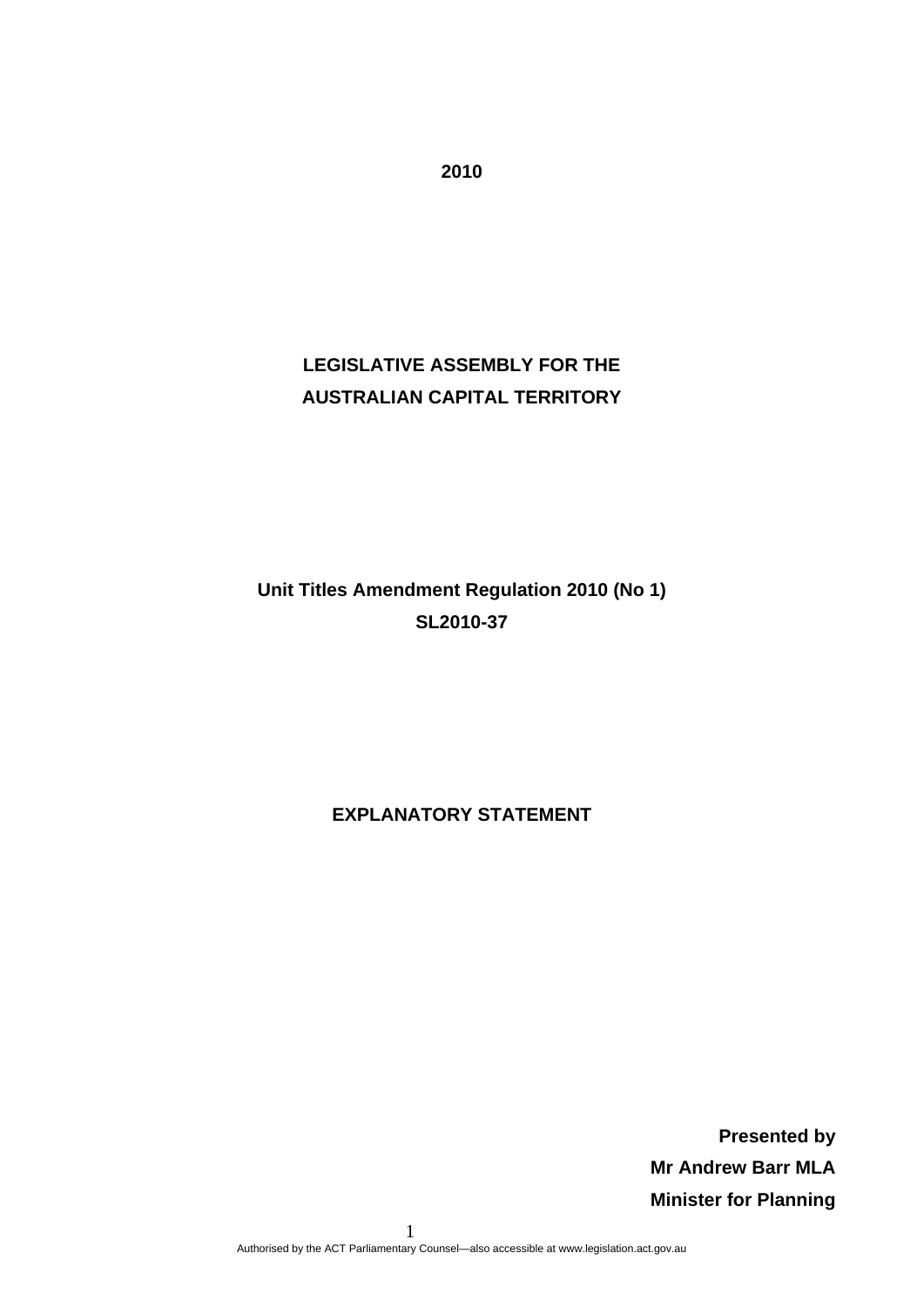This explanatory statement relates to the *Unit Titles Amendment Regulation 2010 (No 1)* (the regulation) which amends the *Unit Titles Regulation 2001* (UTR).

#### **Background**

The *Construction Occupations Legislation Amendment Act 2010* (the Act) amended the *Construction Occupations (Licensing) Act 2004* (COLA) and *Unit Titles Act 2001* (UTA) to create a new construction occupation of works assessor. A works assessor will assess and collate stated requirements for a unit title application and provide that material to the applicant i.e. the person who engaged them in the form of a unit title assessment report. The applicant or lessee would then use the report as part of their application to the planning and land authority (the authority). The report is one element of the final application for unit titling a development and the authority retains responsibility for the final decision.

The construction occupation of works assessor was created following discussions with industry through the ACTPLAn Industry Monitoring Group (IMG) convened by the authority. The IMG was established as a result of the Chief Minister's Roundtable with industry, held in December 2008, to monitor and report on the implementation of the *Planning and Development Act 2007* and discuss ways to streamline processes and gain greater efficiencies for industry and government.

Industry indicated a desire to more fully integrate the unit title application process into the private certification processes because delays experienced during periods of peak demand were impacting on the final occupation of units.

The UTA, section 17, states the information that must be provided in an application to the authority to unit title an existing or approved development under construction.

The authority may approve an application under section 20 of the UTA if it is satisfied on reasonable grounds that the application fulfils stated requirements. Those requirements include that the application is in accordance with the UTA; each unit will be suitable for separate occupation and for a use that is not inconsistent with the lease; the proposed schedule of unit entitlement is reasonable; and any encroachments into a public place are satisfactory.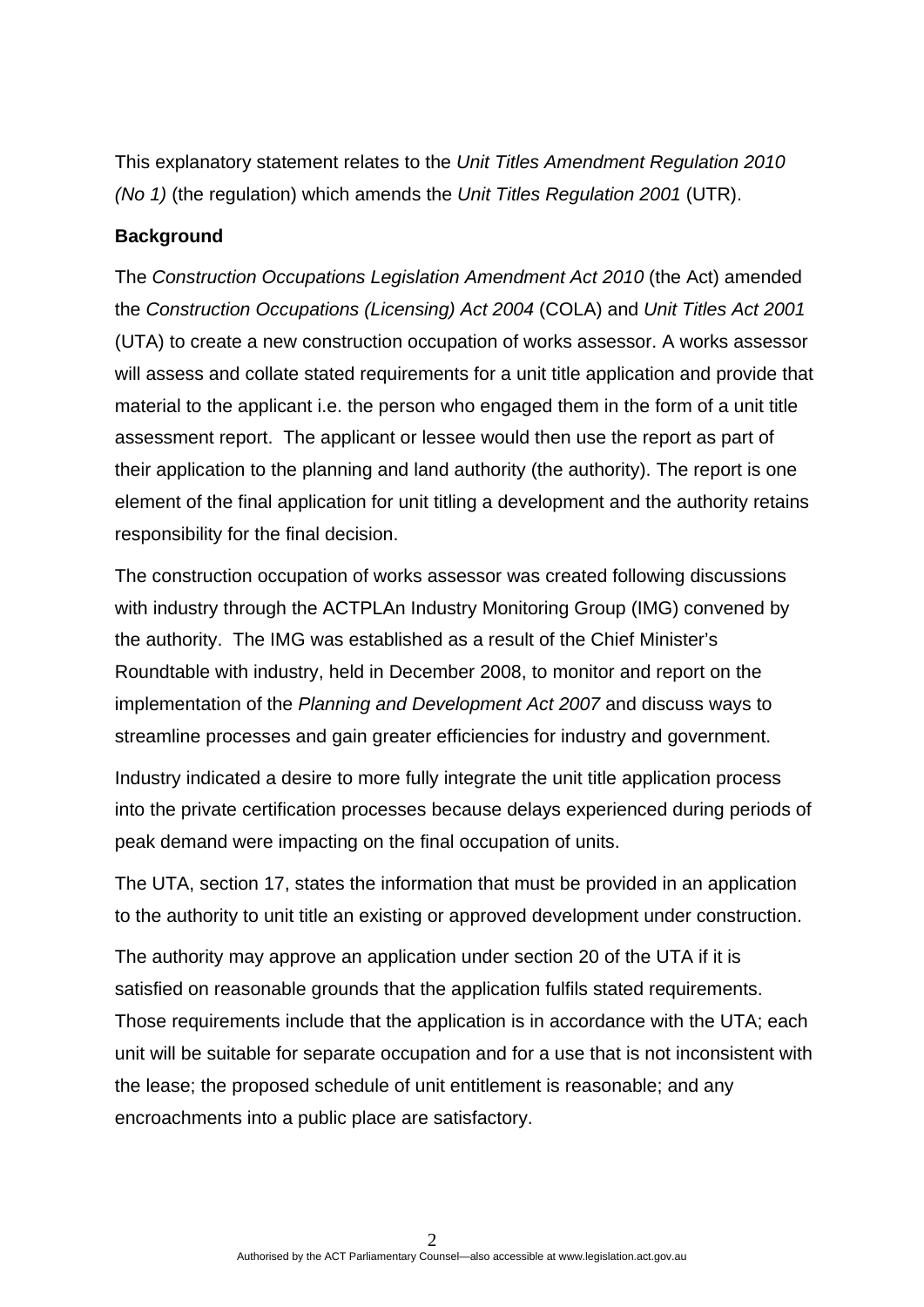Previously, as part of determining an application for unit titling, the authority conducted site inspections and requested certification, if required, from relevant agencies, such as TAMS and ACTEW, on technical specifications for the development.

A site inspection covered such things as establishing that the building had been built in accordance with the approved plans (other than those matters covered by the *Building Act 2004*); that the landscaping was consistent with the approved landscape plan; that the location of units and unit subsidiaries was consistent with the site plan and floor plan; that encroachments have been identified and that these are permitted; that the proposed units and car spaces are correctly numbered and letter boxes provided; and so on.

It is expected that the new construction occupation of works assessor whose role will be to do the site inspection elements and collation of materials for unit title applications will deliver greater flexibilities to industry while maintaining the overall integrity of the process.

### **Overview**

The amendments to the UTA by the Act provided for regulations to be made. New section 22B (2) and (5) of the UTA entitle a regulation to prescribe what an application by a developer to engage a works assessor must include and what a unit title assessment report must contain or anything that must accompany the report.

The regulation amends the UTR to insert these regulations. The purpose of the regulations is to ensure the planning and land authority is provided with all the information that is required by the authority to properly consider a unit title application in accordance with the authority's obligations under section 20 of the UTA.

Pursuant to new section 2A, a unit title assessment report must now accompany every unit title application. New section 2B prescribes what details and material must be included in a unit title report application by a developer to a works assessor to prepare a unit title assessment report. New section 2D prescribes the contents of a unit title assessment report under section 22B( 5)(a). New section 2E prescribes the materials to accompany a unit title assessment report under section 22B(5)(b).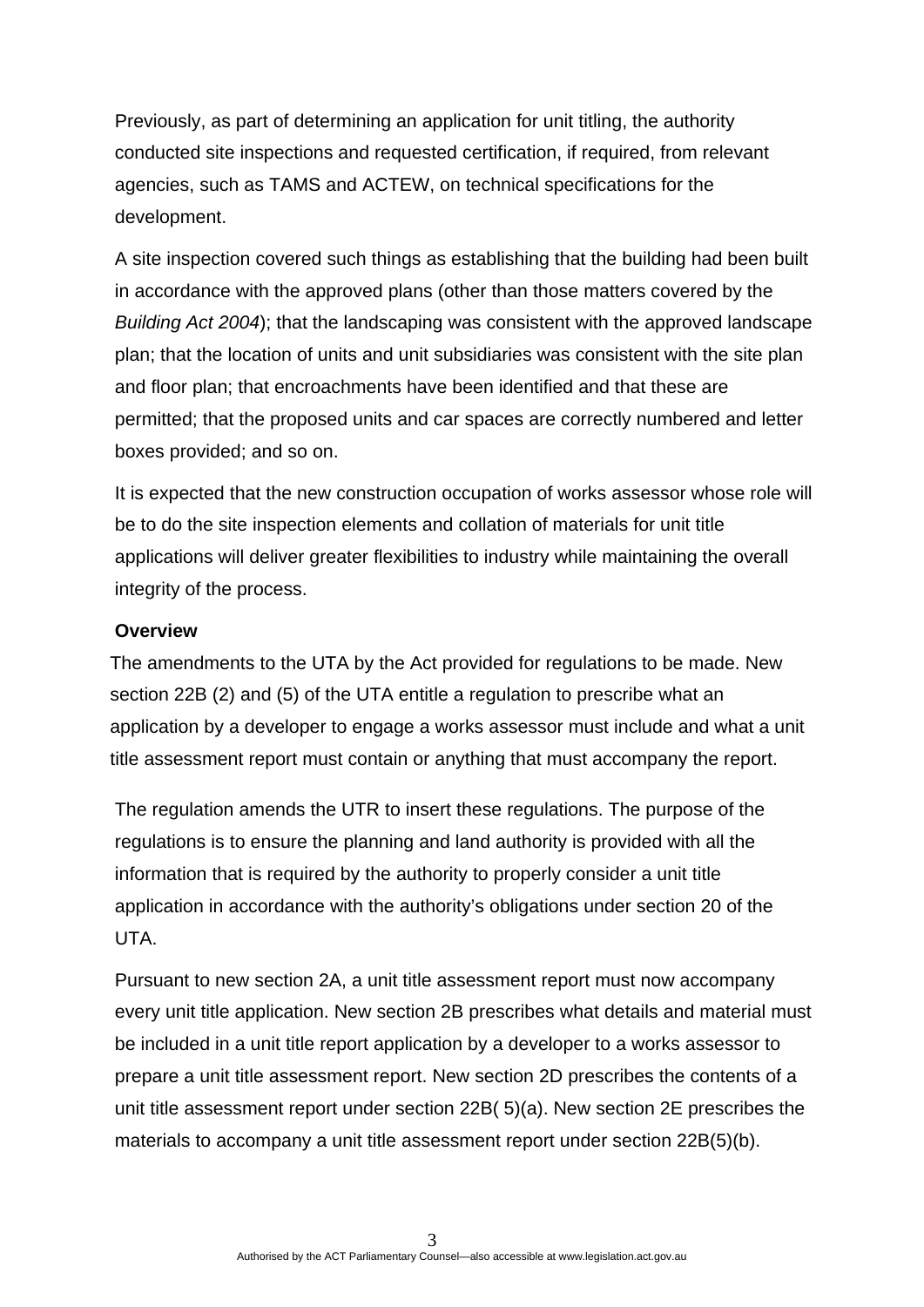Section 19 of the Construction Occupations Legislation Amendment Act amended section 181 of the UTA to allow a regulation to create offences and fix maximum penalties of not more than 60 penalty units. New sections 2C, 2F and 2G of the regulation create offences with a maximum penalty of 60 penalty units. Penalty units are defined under the *Legislation Act 2001* and are presently \$110.

The regulation also amends the *Planning and Development Regulation 2008* to clarify the exemption from development approval for landscape gardening.

## **Outline of Provisions**

## **Clause 1 Name of regulation**

Names the regulation as the *Unit Titles Amendment Regulation 2010 (No 1)* 

## **Clause 2 Commencement**

States that the regulation commences on the day after its notification.

### **Clause 3 Legislation amended**

States that the regulation amends the *Unit Titles Regulation 2001* (UTR)*.* The Note indicates that the regulation also amends the *Planning and Development Regulation 2008.* 

### **Clause 4 New section 1A**

Inserts new section 1A in part 1 to make it clear that the dictionary at the end of the regulation is part of the regulation. This clause is necessary because the regulation inserts a Dictionary (see Clause 8).

## **Clause 5 New division 2.1A**

Inserts a new division 2.1A which provides information about the unit title assessment report which is prepared by the works assessor.

New section 2 provides definitions for the division for the terms *planning documents* and *relevant development approval*.

### **Section 2 Definition – div 2.1A**

*Planning documents* for a parcel means the approved plans (for the meaning of approved plans, see the Dictionary), and: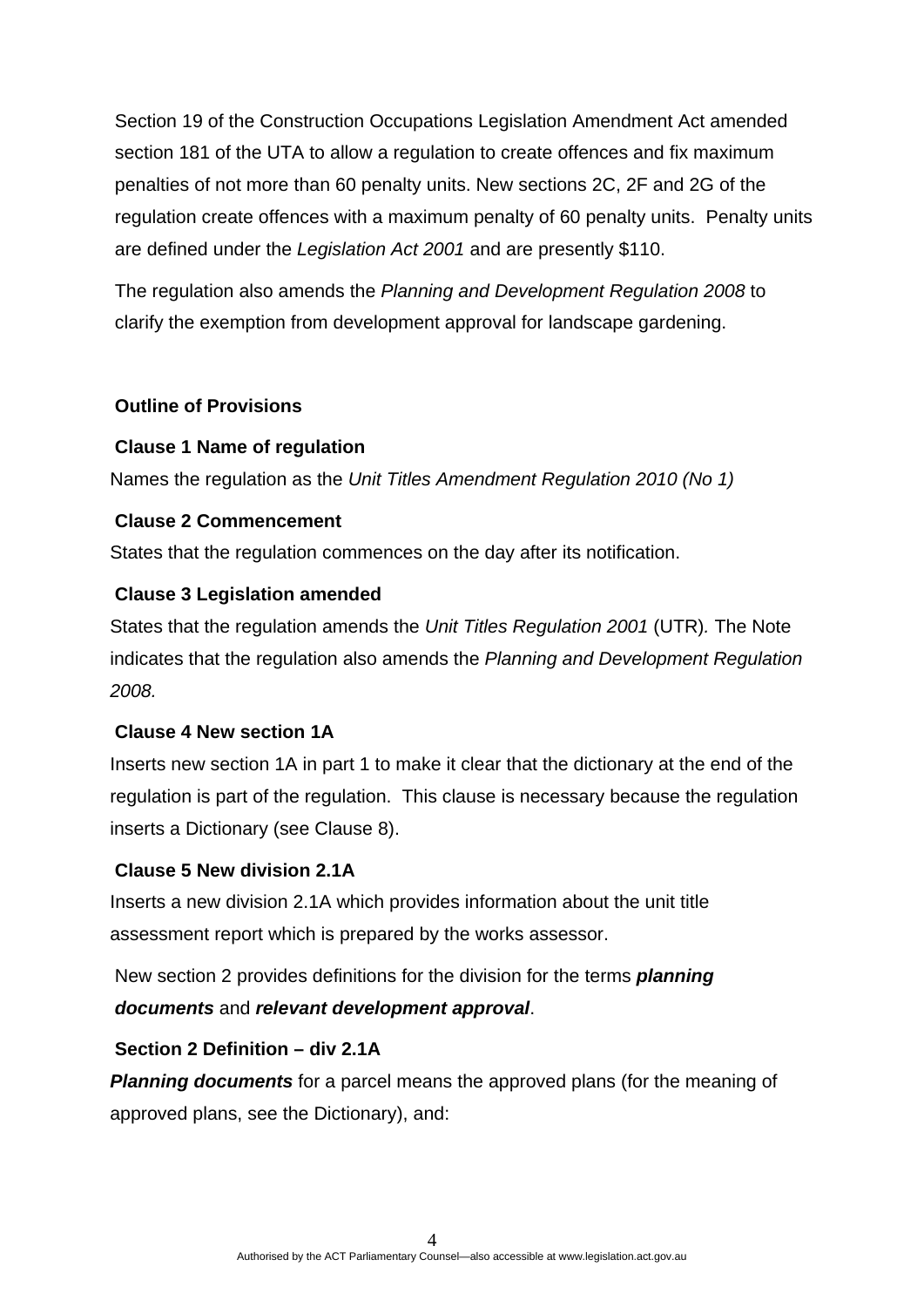- For a development under the Planning and Development Act, a notice of decision given under that Act;
- For a development under a planning and development law in force before the commencement of the Planning and Development Act, an approval given under that law;
- For works in a designated area under the *Australian Capital Territory (Planning and Land Management) Act 1988 (Cwlth),* a copy of the proposal to perform works submitted to the National Capital Authority (NCA) together with any plans and specifications, and a copy of the works approval by the NCA.

This definition ensures that the provisions regarding unit title assessment reports apply to all the various forms of development approvals not just those under the Planning and Development Act. For example, if the development is on designated land, the only development approval will be in the form of a works approval from the National Capital Authority. There is no Notice of Decision which is only issued under the Planning and Development Act.

*Relevant development approval* for a parcel means the *planning documents* that show the approval status of development on the parcel immediately before the unit title application is made.

### **New section 2A Prescription of parcel – Act, s17 (5) (b)**

Prescribes a parcel as a parcel under the UTA, section 5(a). Section 5(a) states that a parcel is land proposed (in a unit title application) to be subdivided under the UTA. This means that a unit title assessment report (UTAR) is required for every unit title application whether it relates to commercial, residential, old or new development, and so on.

#### **Section 2B Unit title assessment report application - Act, s22B (2)**

When applying to a works assessor for a UTAR, the developer must provide sufficient details in the application to enable the assessor to make an informed decision about accepting the job. This is because under new section 22B of the UTA, an assessor must prepare the UTAR if the assessor agrees to undertake the work. The application, therefore, must include details about the parcel of land (block section number etc), the applicant (ABN, postal address, telephone contact number, etc), the number of units applied for, proposed commencement and completion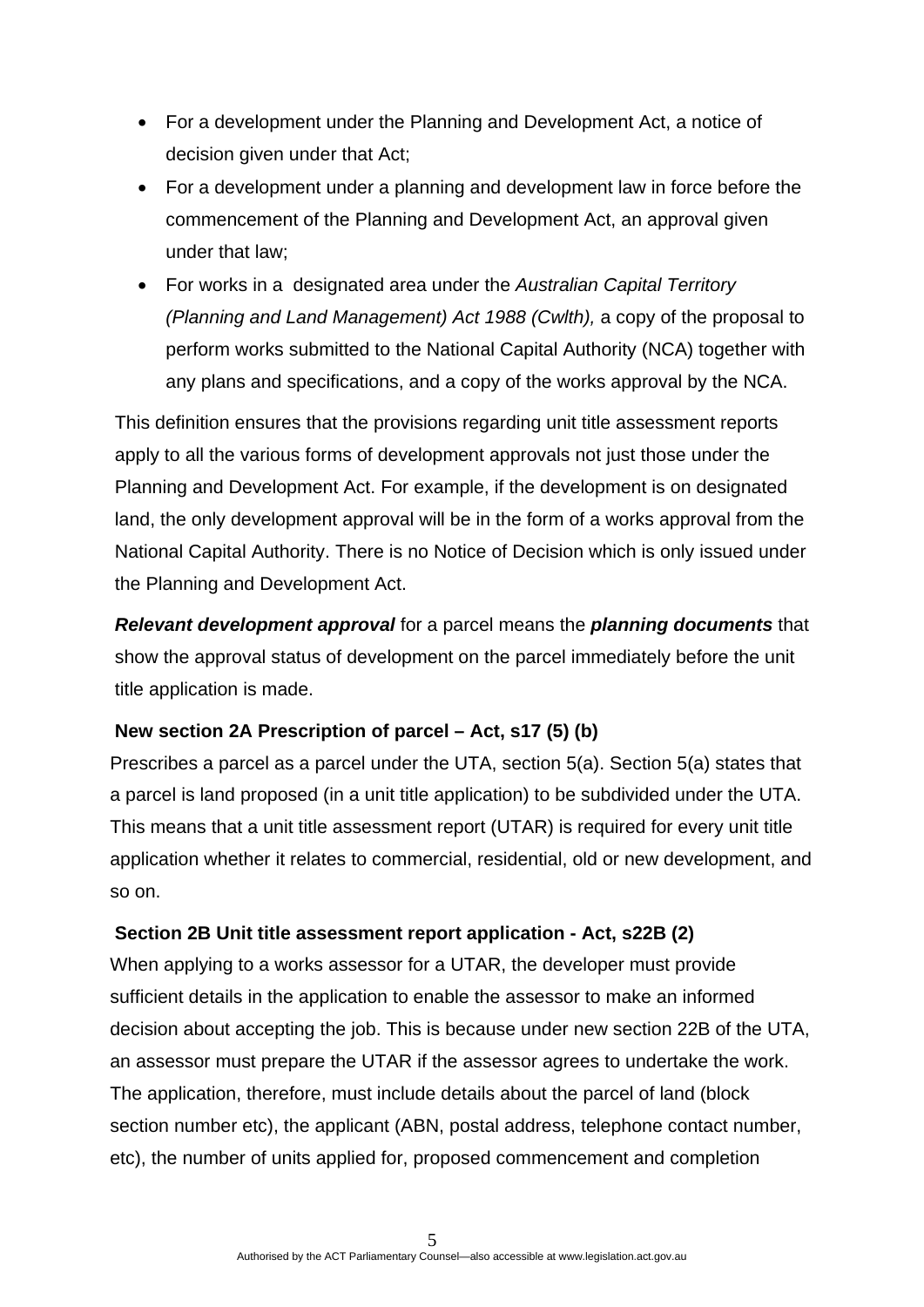dates, whether staged development is involved, and a copy of the relevant development approval. The application must be signed by the applicant. Relevant development approval is defined for the division in new section 2 (see above).

#### **Section 2C Offence – false or misleading information in application**

A person commits an offence if the person knowingly or recklessly includes in an application for a UTAR, information that is false or misleading, or omits something without which the information is false or misleading. The maximum penalty for the offence is 60 penalty units. Penalty units are defined under the Legislation Act. Section 19 of the Construction Occupations Legislation Amendment Act amended the UTA to allow a regulation to create offences and fix maximum penalties of not more than 60 penalty units.

#### **Section 2D Unit title assessment report – contents – Act, s22B (5) (a)**

Section 2D prescribes the contents of a UTAR. This section refers to the works assessor as a *unit title assessor*. This term is defined in section 22A of the UTA (which was inserted by the Construction Occupations Legislation Amendment Act). A *unit title assessor* means:

- (a) a works assessor licensed under the Construction Occupations (Licensing) Act; or
- (b) a building surveyor licensed under the Construction Occupations (Licensing) Act when providing a works assessment service;

A *works assessment service* is defined in s14A of the Construction Occupations (Licensing) Act.

The contents of the UTAR can be broadly broken up into 3 areas. The first area is administrative or general. The second refers to matters relating to the site inspection of the development by the unit title assessor and the  $3<sup>rd</sup>$  refers to matters relating to the development approval (DA) for the development.

Administrative and general matters include setting out in the UTAR details sufficient to identify the parcel to be subdivided; the particulars of the unit title assessor preparing the report; and the date the report was prepared. The report must be signed. The unit title assessor must state he conducted a site inspection after the development has been completed and the date of each site inspection.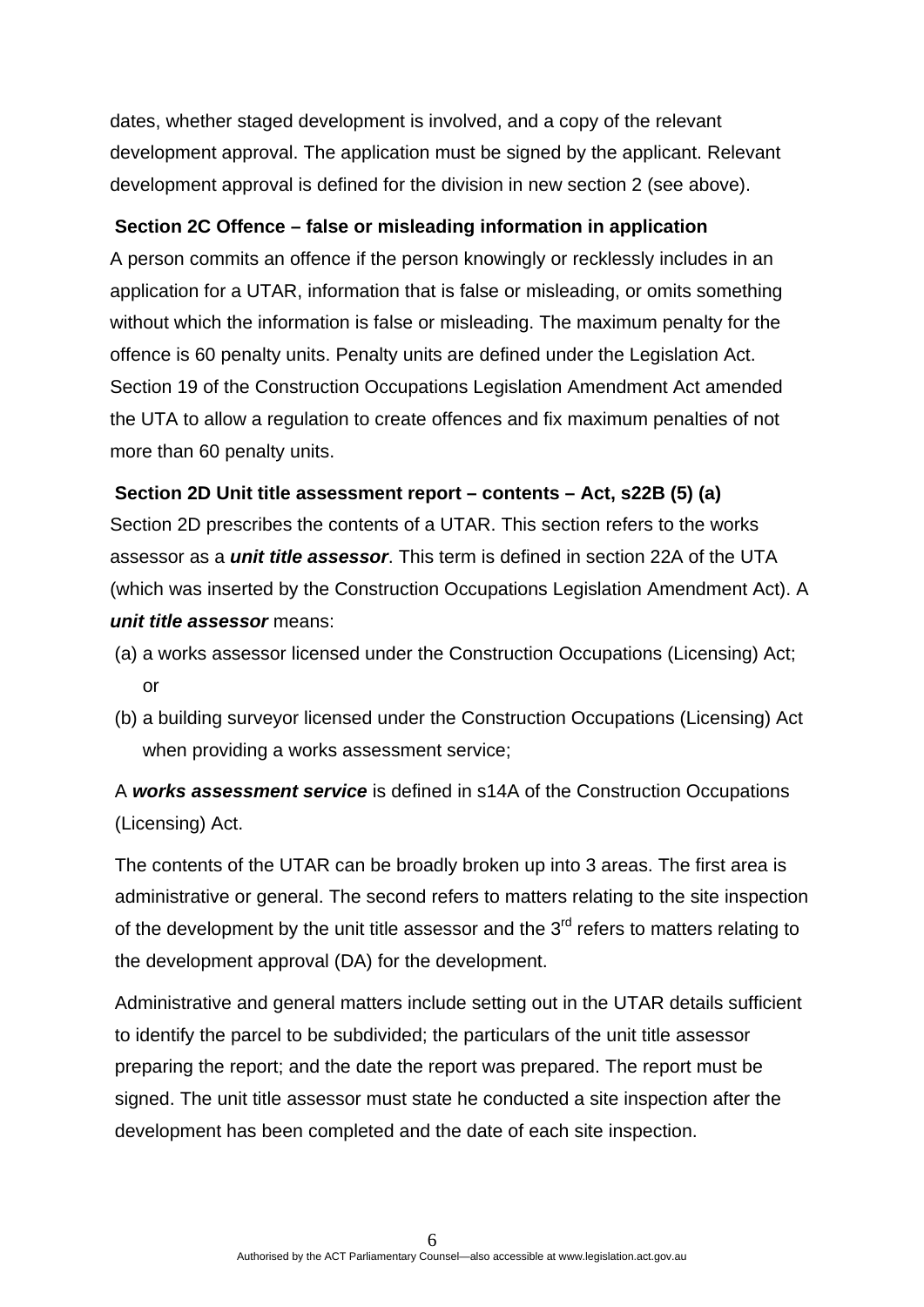There must also be included in the UTAR, a statement by the unit title assessor that the unit entitlements shown on the certification of unit entitlements are the same as those shown on the schedule of unit entitlement form and that the total number of unit entitlements shown on the form is 10,100,1000,10000 or 1000. The schedule of unit entitlement is defined in section 8 of UTA and under the Act, must be 10,100,1000,10,000 or 100,000.

When a unit title assessor receives an application from a developer to do a UTAR for a parcel and agrees to do the work, the assessor, first of all, looks at the relevant development approval which has been provided with the application from the developer. If the development approval for the parcel includes conditions other than a condition that applied only in the construction stage of the development, the assessor must report on whether the condition has been complied with. If a condition has not been complied with, the unit title assessor liaises with the developer to ensure the condition is met.

Once all conditions are met, it is then appropriate for the unit title assessor to carry out the site inspection and provide various assessments in the report based on the site inspection. The unit title assessor reports on:

- the extent to which the physical development is consistent with the site plan and floor plan for the parcel (site plan and floor plan are defined in the Dictionary). The unit title assessor reports on the position of the boundaries for the parcel, each unit and unit subsidiary, and the common property in relation to the site plan and floor plan;
- the extent to which each unit and unit subsidiary has access to common property without requiring access through another unit or unit subsidiary;
- whether the development is consistent with the site plan and floor plan in relation to the footprint of buildings on the parcel. Footprint is defined in subsection (3). *Footprint*, of a building on a parcel, means the part of the parcel covered by the extremities of the building at or projected to ground level. This definition encompasses things above the ground as well as things below the ground such as basements;
- if landscape plans form part of the relevant development approval, the assessor must also state that he inspected the landscaping on the parcel and that it complies with the relevant development approval;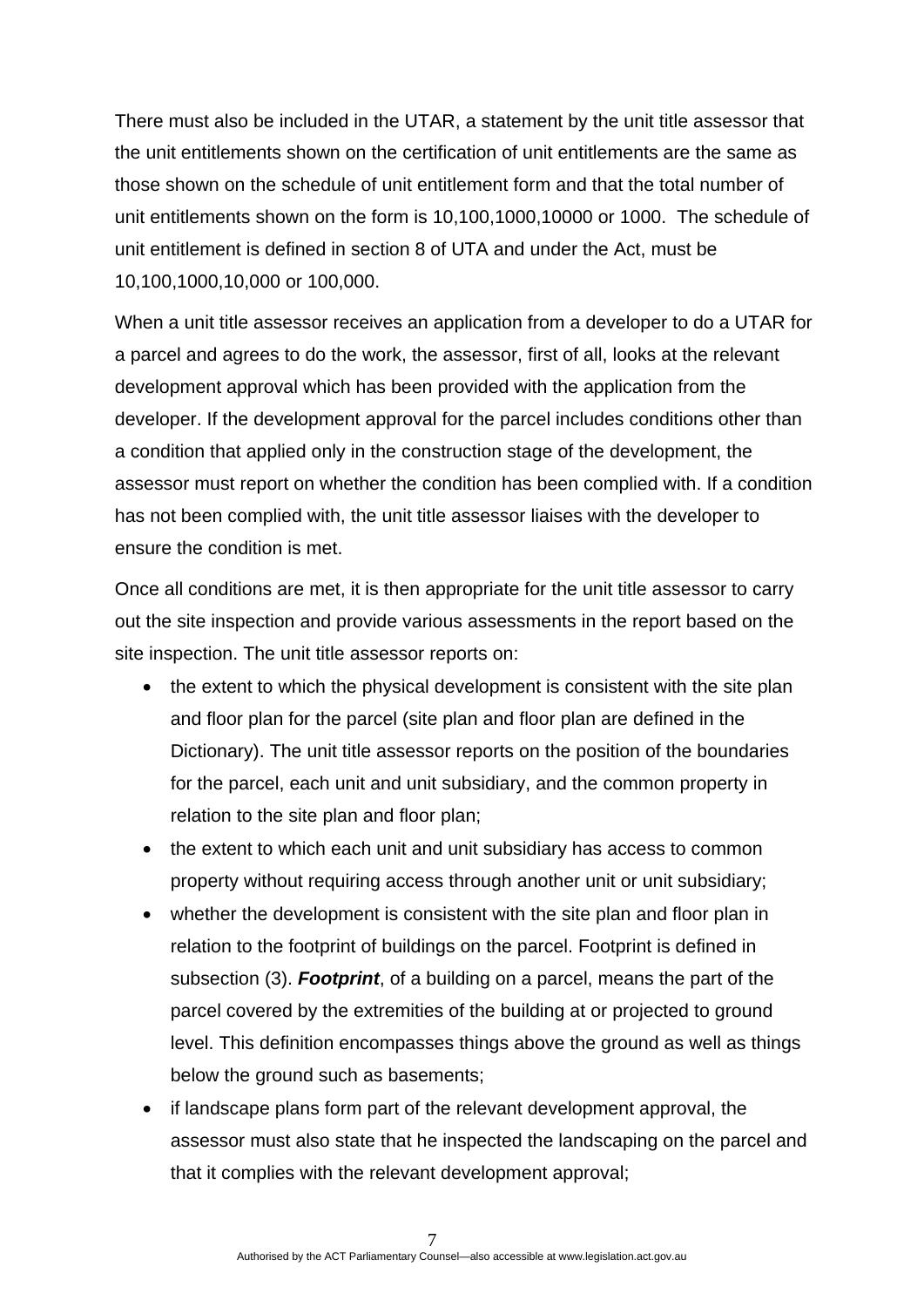- the position of boundary fences and boundary walls and the number of each unit and each non –adjoining unit subsidiary, allocated car park and storage cage is accurately depicted on the site plan and floor plan. For the purposes of checking the numbering of units and subsidiaries, an address schedule can be taken into account. Address schedule is defined in the Dictionary as a schedule that shows the relationship between the numbering of units on the site plan or floor plan of the parcel and the door numbering and street address of the units in the parcel. It can happen, particularly for large blocks of units, that the unit number on the site plan is not the same as the number on the door of the unit. For example, if a block of units has two street frontages, one unit may have one street address and another unit a different street address. Also, units can be numbered in accordance with their floor – for example, in a block of units, units on the second floor may be numbered 201, 202, 203, etc, and units on the  $4<sup>th</sup>$  floor may be numbered 401, 402, 403, etc. Site plans and floor plans merely list the number of units in numerical order starting at 1, that is, units are numbered on the site plan as 1, 2, 3, and so on. The address schedule provides a reconciliation of the different numbering of the units on the site plan and the actual street address of the unit. An address schedule is prepared by the developer and is given to the assessor under section 22C of the UTA (which allows the assessor to request further information from the developer);
- provides a statement that there is a letter box for each unit and for the owner's corporation and that the numbers on the letter boxes correspond to the numbers of the units, taking into account, if applicable, an address schedule;
- the extent to which the development is consistent with the relevant development approval in relation to the number of units in the development and the position of various things such as boundary fences, if such things are shown on a plan that forms part of the DA.

Subsection 2D(2) clarifies the situation when the development is a staged development. When a unit title assessor is preparing a unit title assessment report for a development that is a staged development, the unit title assessor only need consider those parts of the relevant development approval (defined see s2) that are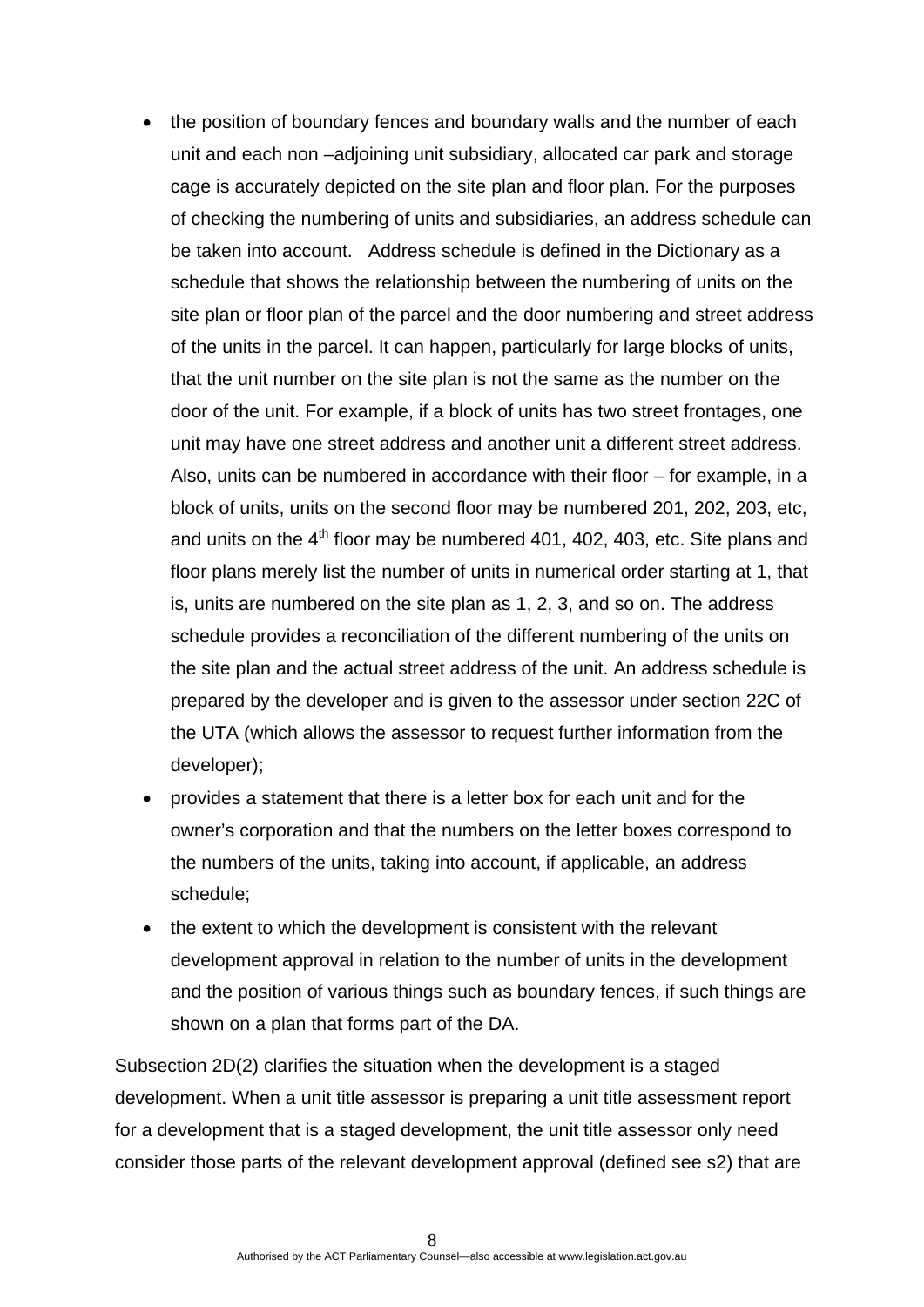relevant to the stage of the development being assessed. The Unit Title Act only provides for one application and one decision, therefore, in real terms, the unit title assessor will only be looking at the first stage of the development.

Note 1 of section 2D refers to Codes of Practice. A Code of Practice is made under section 104 of the Construction Occupations (Licensing) Act and is a tool whereby the construction occupation registrar can prescribe how a licensed person may do certain things. The intent is that Codes of Practice for key aspects of the work of a unit title assessor will be developed and used. For instance, a Code of Practice can provide further information about how to do a site inspection, how to inspect landscaping and how to prepare a fitness for unit title certificate.

# **Section 2E Unit title assessment report – accompanying material – Act, s22B (5) (b)**

Section 2E sets out the accompanying material for a UTAR. These materials provide the authority with the information necessary to determine a unit title application as well as provide a record of the documents used by the unit title assessor in preparing the report.

The accompanying material prescribed includes the relevant development approval; relevant certificates of occupancy and use; a certification of unit entitlements and schedule of unit entitlement form, both of which is not more than 3 months old; a site plan, floor plan and surveyor's declaration that are not more than 3 months old; and a copy of the permit if permission for the development is required under the *Roads and Public Places Act 1937*, section 9.

The accompanying material also includes a fitness for unit title certificate that is not more than 3 months old, issued by an eligible building surveyor certifying that each proposed unit in the parcel is suitable for separate occupation. Such a certificate is required by the authority in deciding whether to approve the unit title application under section 20 of the UTA (the authority has to be satisfied on reasonable grounds that each unit is (or will be) suitable for separate occupation (s.20(b)).

Eligible building surveyor is defined in subsection (2) and means a building surveyor who would be eligible to be appointed as a building certifier of the building if the building were to be built when the fitness for unit title certificate is given. This means the unit title assessor, if qualified as an eligible building surveyor, can provide the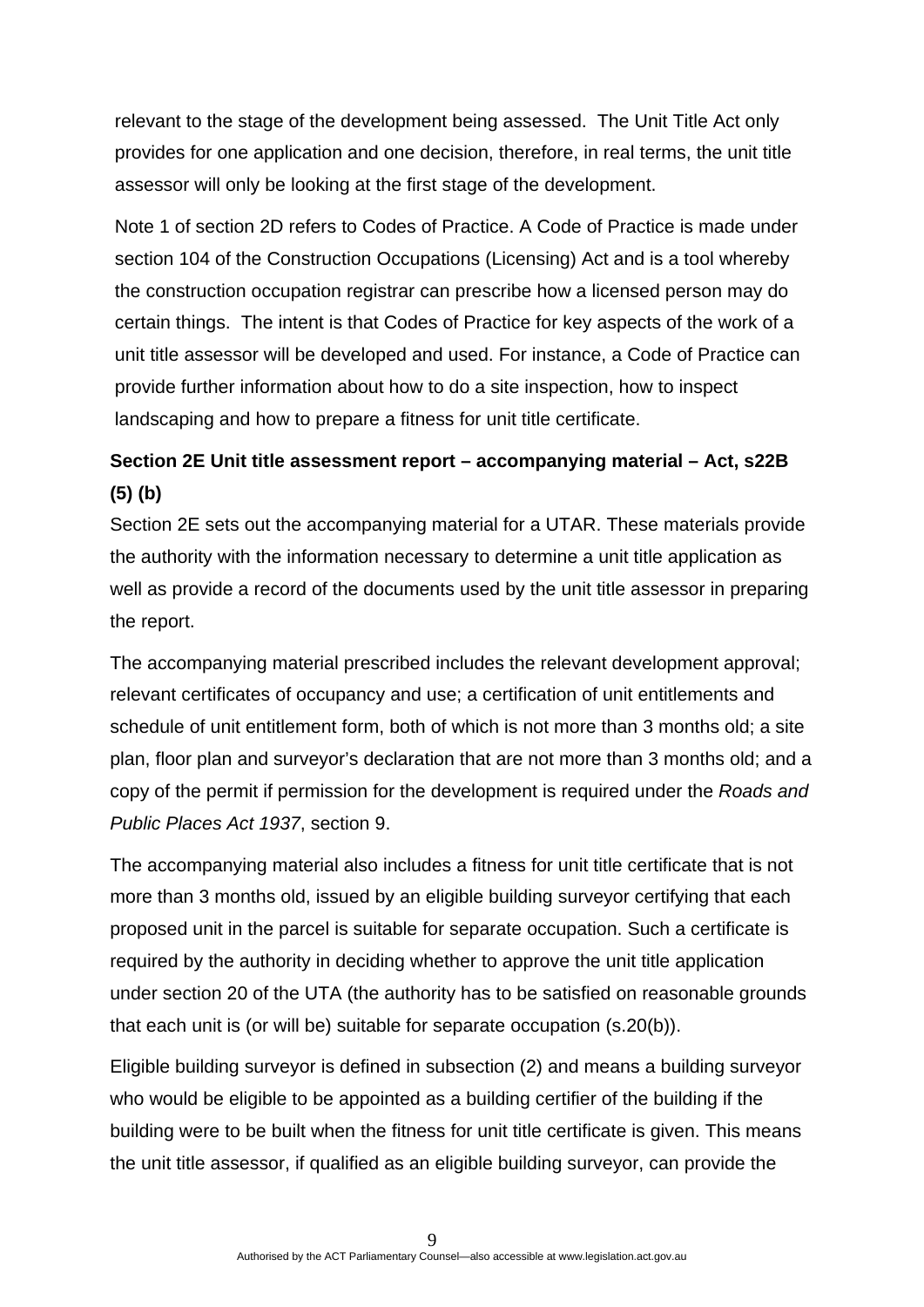fitness for unit title certificate or if not, they can employ another suitably qualified person.

Requiring certain documents such as the site plan and floor plan, as well as the unit title assessment report, to be no older than 3 months when the unit title application is lodged with the authority, ensures the authority is dealing with the most up to date information which in turn, improves the efficiency of the unit titling process.

Further accompanying material include certification by a registered surveyor that is not more than 3 months old that any structure not shown on the site plan or floor plan does not encroach on any boundaries. Recent certification from a registered surveyor is also required that any encroachments are allowed under the UTA and the relevant development approval and that the attachment complies with the approval based on a site inspection. If an encroachment is over leased land, the certification needs to include the Land Titles Office dealing number of the registered transfer and grant of the easement.

There is also provision that the unit title assessor include in the report any other information obtained by the assessor under UTA, section 22C.

Subsection (2) provides a definition of *certificate of occupancy and use*. For development on or after 1 July 1995, it is a certificate issued under the *Building Act 2004.* For development before 1 July 1995, it is a certificate issued under the *Building Act 1972* (repealed) and the approval of plumbing or drainage work issued under the *Energy and Water Act 1988* (repealed). This reflects the different legislative schemes applicable to certificates of occupancy before and after 1 July 1995.

Subsection (2) also defines the term *registered surveyor's declaration form* which means the surveyor's declaration form approved under the *Land Titles Act 1925*, section 140.

#### **Section 2F Offence – preparing false or misleading unit title assessment report**

New section 2F creates an offence of knowingly or recklessly preparing a false or misleading unit title assessment report or omitting something without which the report is false or misleading. A partner can commit the offence under s2F(2) though there are defences for partners under s2F(3). It is a defence if the partner proves: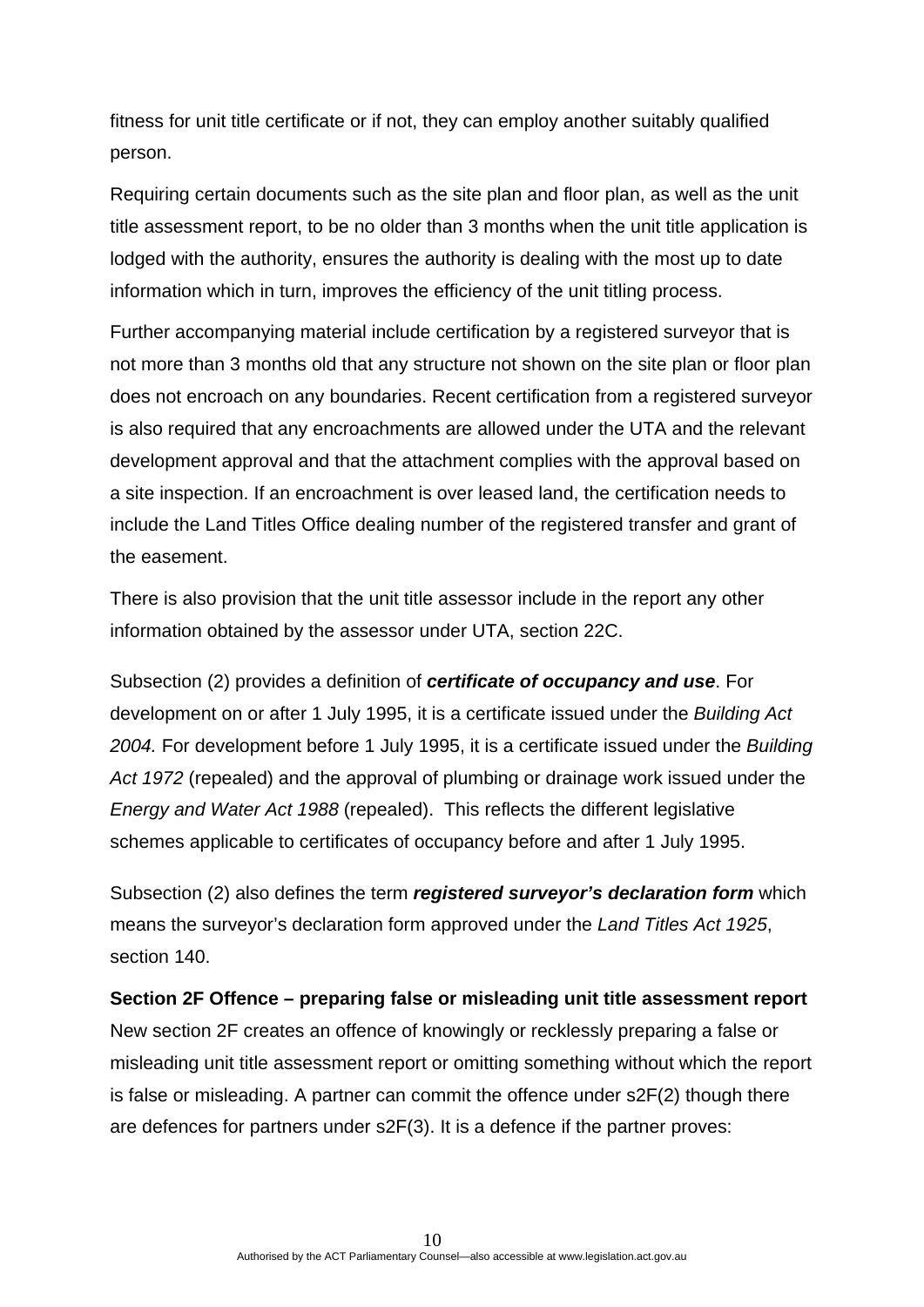- (a) that the partner did not know about the false and misleading report and reasonable precautions were taken and appropriate diligence was exercised to avoid the preparation of a false or misleading report; or
- (b) that the partner was not in a position to influence the other partners in relation to the preparation of the report.

Section 19 of the Construction Occupations Legislation Amendment Act amended the UTA to allow a regulation to create offences and fix maximum penalties of not more than 60 penalty units. The maximum penalty for these offences is 60 penalty units. A penalty unit is defined under the Legislation Act and is currently \$110*.* 

# **Section 2G Offence – providing false or misleading unit title assessment report in application for unit title**

New section 2G creates an offence of knowingly or recklessly providing a unit title assessment report as part of a unit title application that is false or misleading or omits something without which the report is false or misleading. A partner can commit the offence under s2G(2) though there are defences for partners under s2G(3). It is a defence if the partner proves:

- (c) that the partner did not know about the false and misleading report and reasonable precautions were taken and appropriate diligence was exercised to avoid the provision of a false or misleading report; or
- (d) that the partner was not in a position to influence the other partners in relation to the provision of the report.

The maximum penalty for the offences is 60 penalty units.

## **Clause 6 Permissible unit subsidiaries – Act, s19, section 3 (1) (a) (i)**

 Removes air conditioner as a unit subsidiary. Section 19 (1) of the UTA states that a unit title application must show any unit subsidiary as a building or part of a building with boundaries defined by reference to the floors, walls and ceilings of the building (see also the Note to Sec 12 UTA).

An air-conditioning unit is not a building with floors, walls and a ceiling and therefore, cannot be classified as a unit subsidiary.

## **Clause 7 New section 6 (3)(c) to (e)**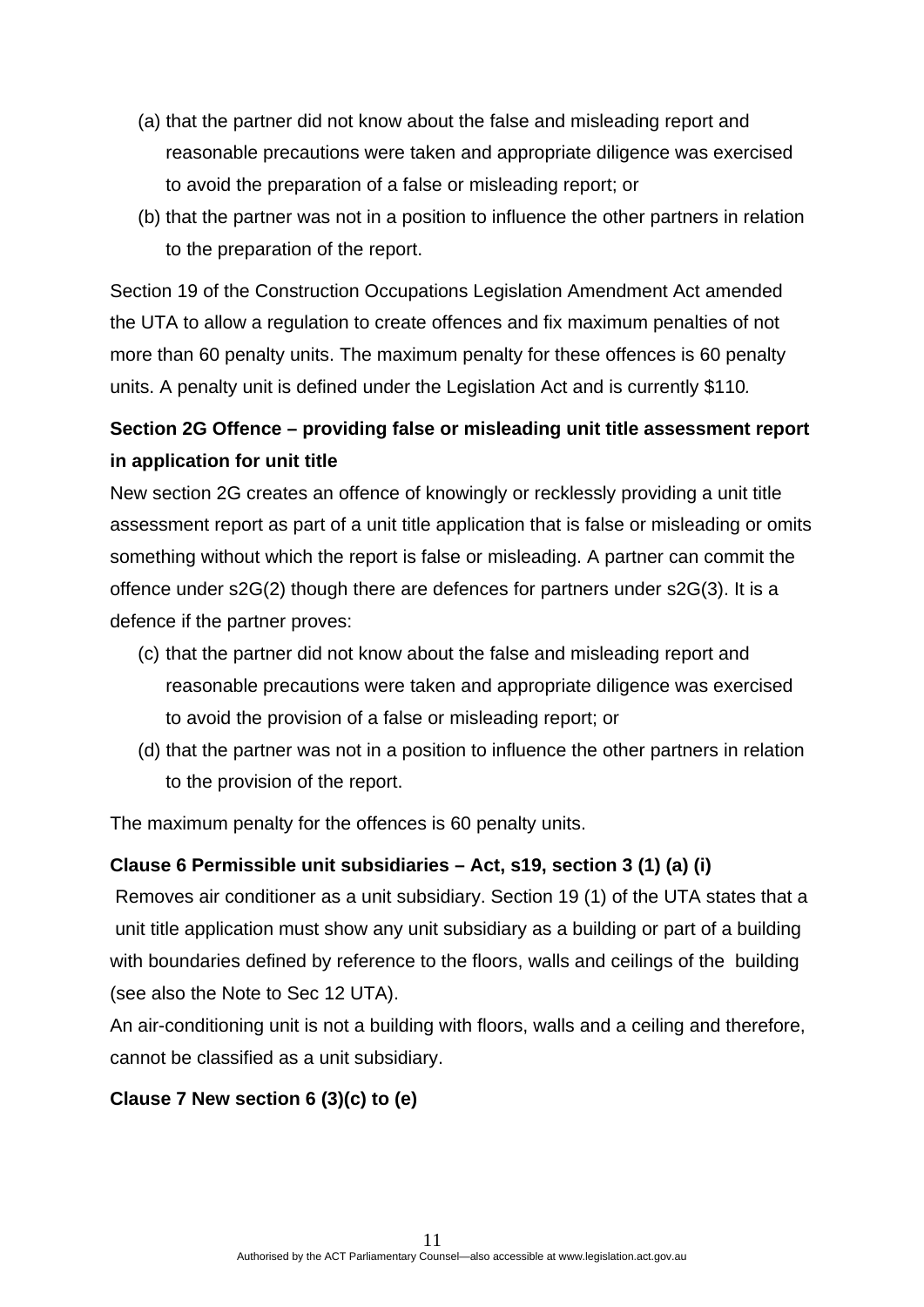Inserts new section 6 (3) (c) (d) and (e). Section 6 states that boundary diagrams must accompany a unit title application and what the diagrams must show. New subsections (c), (d) and (e) expand what must be shown in a boundary diagram. The diagrams must show the position of boundary fences and boundary walls; the nature and extent of any encroachments whether on leased or unleased land, and their relationship to the parcel; and the site and nature of any existing or proposed easements affecting the parcel.

### **Clause 8 New dictionary**

Inserts a new dictionary which defines terms added by the regulation.

# **Clause 9 Planning and Development Regulation 2008, schedule 1, section 1.104(1)(a)**

For consistency of terminology with the Territory Plan, the words "residential purposes" are substituted with the words "residential use"

# **Clause 10 Planning and Development Regulation 2008, schedule 1, new section 1.104(1)(aa)**

Inserts new section 1.104(1)(aa) after section 1.104. Schedule 1 of the Planning and Development Regulation prescribes development that is exempt from the requirement for development approval (DA) under the Planning and Development Act. Section 1.104 of schedule 1 sets out the parameters of the exemption for landscape gardening.

The insertion of new section 1.104(1)((aa) clarifies the exemption. Together with clause 9 which ensures the section refers to residential "use" rather than residential "purposes" consistent with the Territory Plan definitions, new section (aa) clarifies that the exemption for landscaping can not apply if there is a condition of a development approval that landscaping be done in accordance with a landscape plan until after that condition has been met.

For instance, a development approval for a multi unit housing development may have a condition that the landscaping has to be done in accordance with an approved landscape plan. Once the landscaping has been done in accordance with the approved plan, that is, the condition has been complied with, any further landscaping may be DA exempt. For example, there is a DA for a development of townhouses. If the DA includes a condition that the landscaping of the grounds has to be done in a